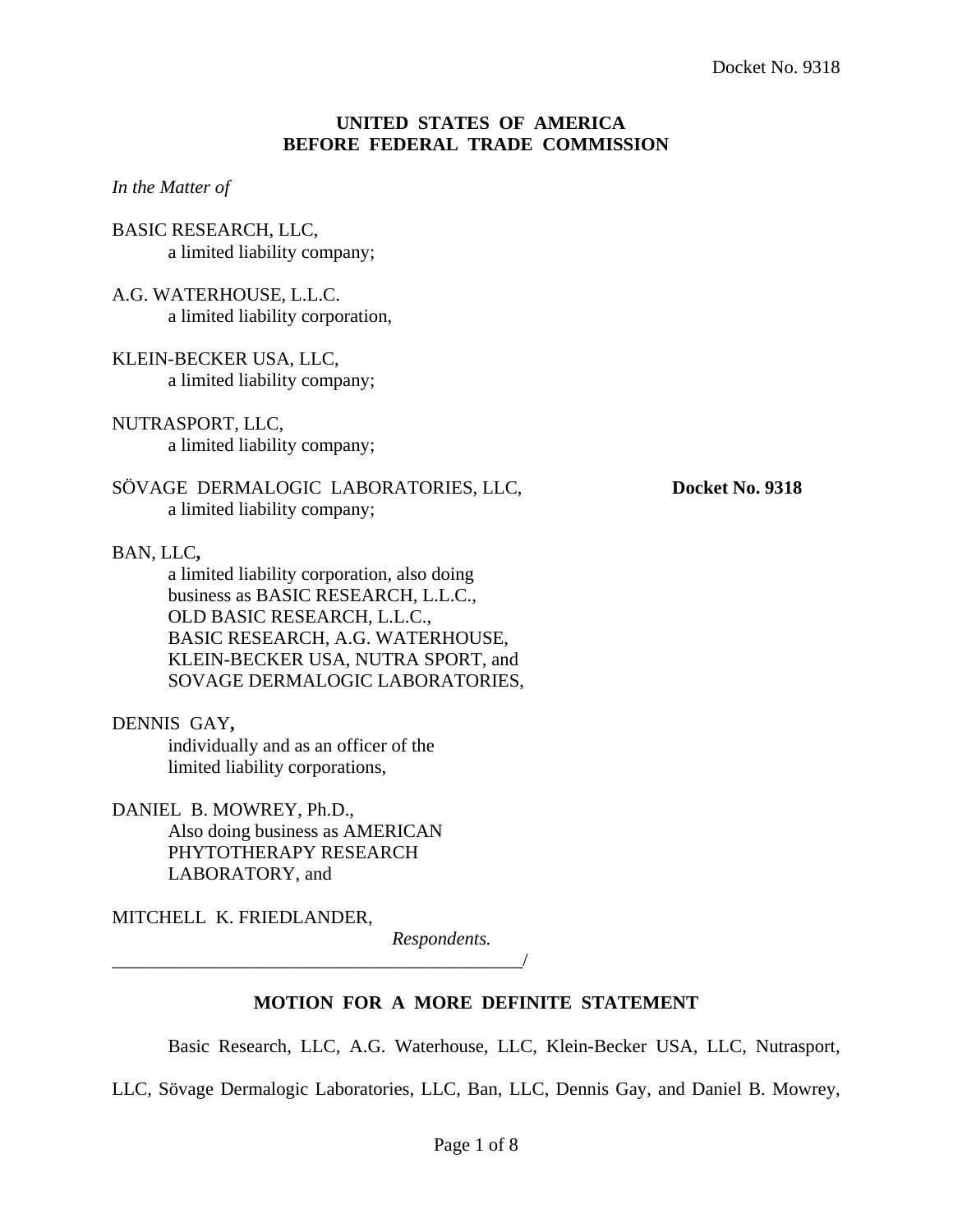Ph.D, (collectively "Respondents"), through undersigned counsel, and pursuant to 16 C.F.R §3.11(c), Move for a More Definite Statement ("Motion"), and in support state as follows.

# **I. INTRODUCTION**

 The FTC alleges that Respondents are responsible for various acts or practices that are deceptive or unfair in connection with certain advertisements. The administrative complaint does not provide a clear and concise factual statement sufficient to inform each Respondent with reasonable definiteness about the type of specific acts or practices alleged to violate the FTC Act. As such, Respondents do not know with any degree of sufficiency the specific charges leveled against each of them. For example, Respondents cannot ascertain FTC's intended meaning and usage of certain terms, such as: "reasonable basis," "rapid," "substantial," "clinical testing," "visibly obvious," or "causes," and it fails to assert which (if any) specific acts or practices are "unfair" or why they are "unfair." Respondents cannot be expected to frame a responsive answer to the complaint absent a more definite statement, and respectfully request that their Motion be granted.

#### **II. RELEVANT FACTS**

1

On June 16, 2004 the Commission authorized an administrative complaint against Respondents<sup>1</sup>, which alleges that the Respondents have engaged in "deceptive acts and practices" in connection with the marketing of the following weight loss products, *three* topical gels: Dermalin-APg™, Cutting Gel™, and Tummy Flattening Gel™; *two* Ephedra-caffeineaspirin products, Leptoprin™ and Anorex™; and *one* children's weight loss diet aid, PediaLean®.

<sup>1</sup> One Respondent, Mr. Mitchall K. Friedlander, is representing himself and is not represented in this proceeding by the undersigned counsel.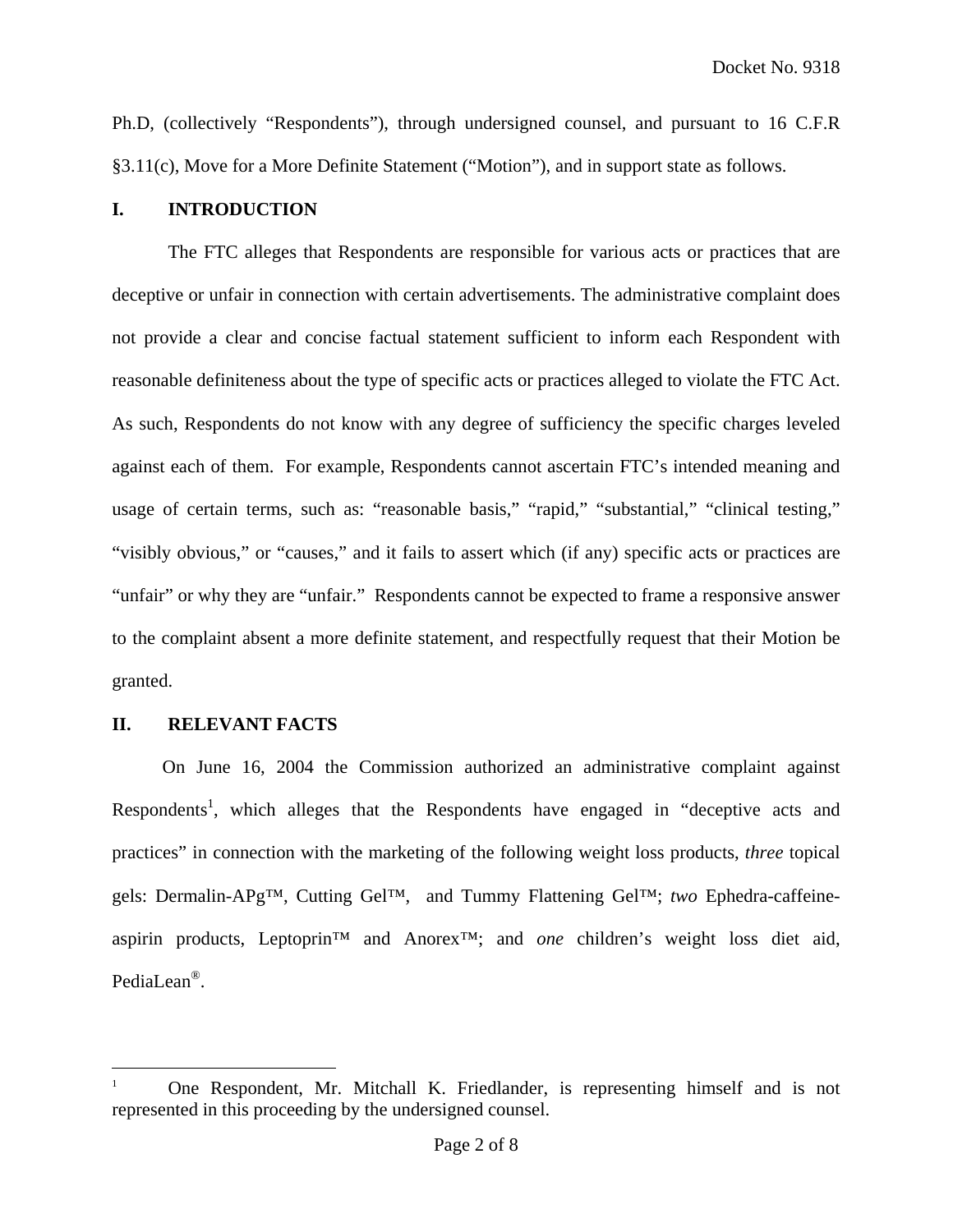The Commission's allegations primarily concern representations about the efficacy of these products as claimed in various advertisements. Although the FTC has divided the above products into separate sets, the operational allegation against each product essentially is the same. The Commission contends that Respondents advertising was false or misleading because (1) Respondents expressly or by implication represented that they had a "reasonable basis that substantiated the representation" for their claims; and (2) Respondents "did not possess or rely upon a reasonable basis that substantiated the representation."

The complaint, however, fails to adequately inform or notify Respondents what is encompassed by the terms "reasonable basis" or "substantiation," notwithstanding the fact that both terms are critical elements of the operative allegations. Throughout the complaint, the FTC refers to, but does not specify, define or clarify, the intended meaning or usage of critical terms, or why specific terms allegedly deceptive, including "reasonable basis," "rapid," "substantial," "clinical testing," "visibly obvious" and "causes." Further, the term "unfair" is not defined with regard to how it is to be applied in connection with specific advertised claims. The failure to provide adequate notice with respect to the substance of the allegations in the complaint renders Respondents incapable of framing appropriate and full responses and pleading adequate defenses.

#### **III. ARGUMENT**

"Confusing complaints impose an unfair burden on litigants and judges." *McHenry v. Renne*, 84 F.3d 1172, 1179-80 (9th Cir. 1996). Title 16 of the Code of Federal Regulations provides, in pertinent part, that "[w]here a respondent makes a reasonable showing that it cannot frame a responsive answer based on the allegations contained in the complaint, the respondent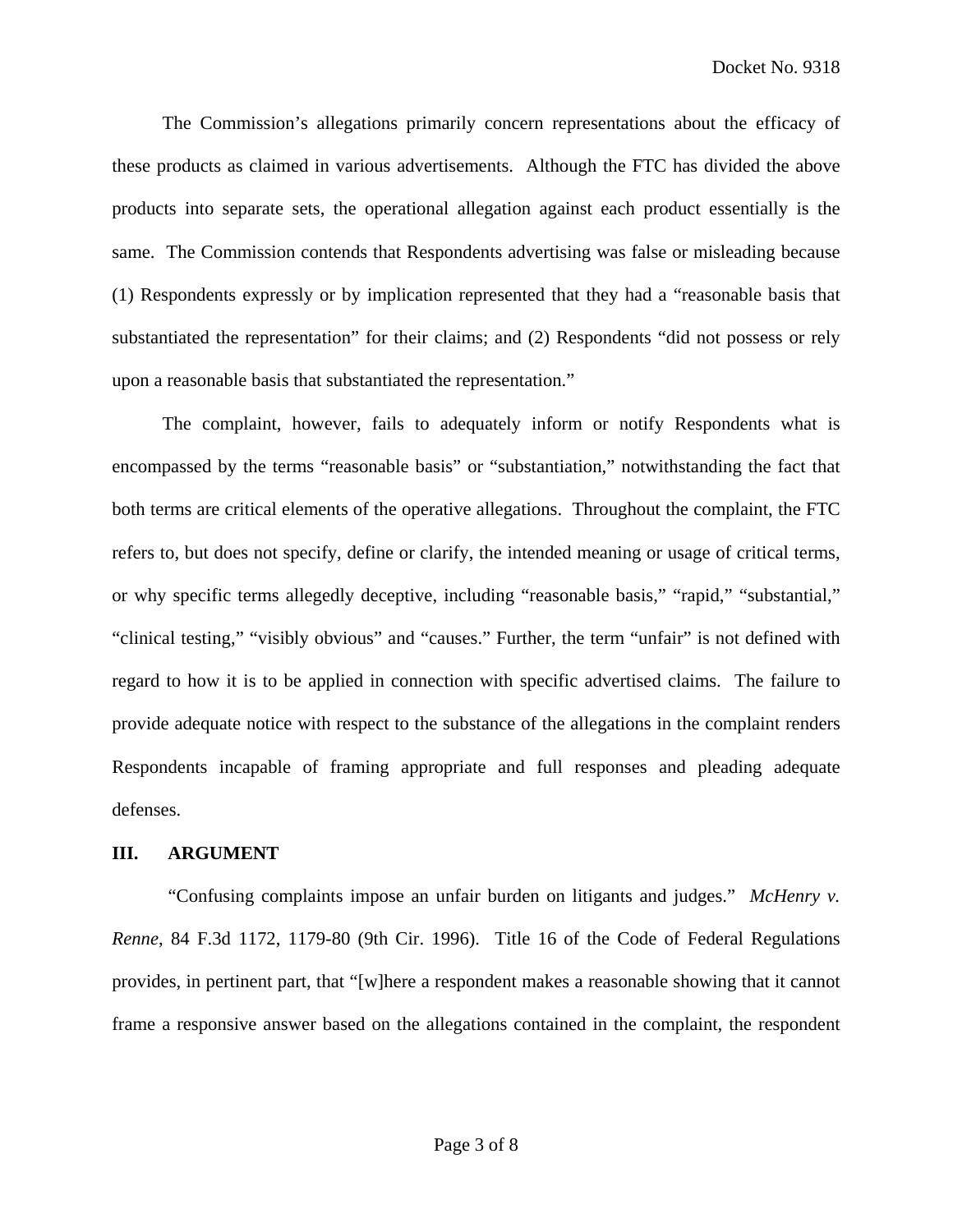may move for a more definite statement of the charges against it before filing an answer." 16 C.F.R. §3.11(c).

Here, due to the Commission's failure to define key elements of its operative allegations, the Complaint fails to contain "a clear and concise factual statement sufficient to inform each respondent with reasonable definiteness of the type of acts or practices alleged to be in violation of the law." 16 C.F.R. 3.11(c). Specifically, in its Complaint, the FTC has levied allegations against Respondents that accuse them of deceptive or unfair acts stemming from their marketing materials. Although the Complaint cites extensively from these marketing materials, the Complaint fails to clarify the following terms in a manner that allows Respondents to form an answer to the allegations.

#### A. "*Reasonable Basis*"

With respect to each of the products involved, the FTC has alleged that the Respondents lacked a "reasonable basis" for including various representations in their marketing material. Nowhere has the Commission defined the substance of that term. As such, Respondents are forced to guess at what standard the Commission staff seeks to enforce against them. Simply alleging that Respondents failed to possess a "reasonable basis" that substantiated their representations – without articulating what constitutes a reasonable basis – makes it impossible for Respondents to argue otherwise, much less argue that the nature, quantum or quality of the substantiation was, in fact, appropriate. Until the Commission defines "reasonable basis" as applied to each specific representation it has challenged, the Respondents are unable to evaluate, defend and prepare their case.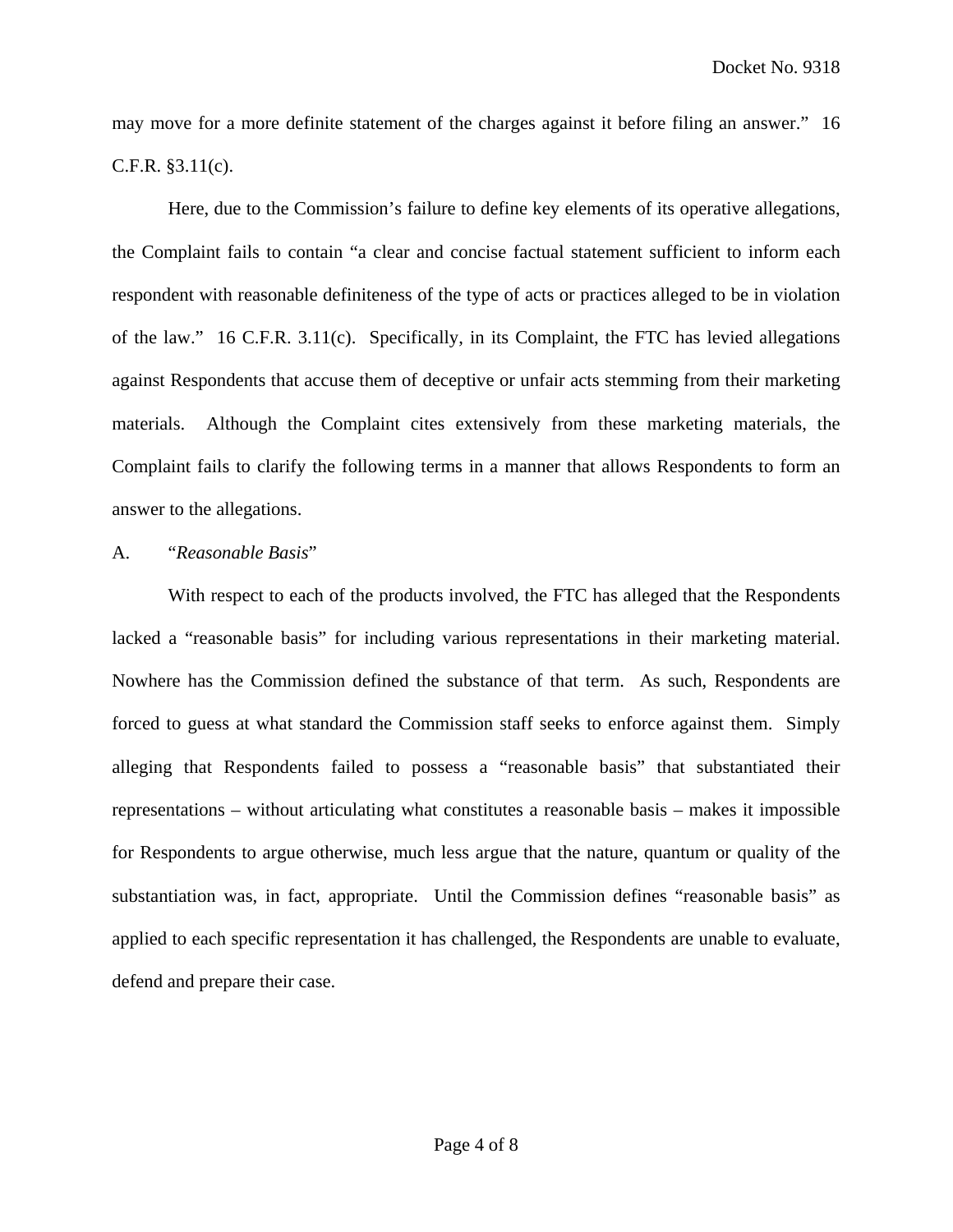Docket No. 9318

## B. "*Rapid*"

With respect to the Topical Gels discussed in the administrative complaint, the Commission alleges that Respondents had no reasonable basis that substantiated their claims regarding "rapid" fat loss. Most importantly, the term "rapid" is not defined. Respondents are forced to speculate as to its meaning. How fast is rapid? Without further guidance as to what representations the FTC contends is objectionable Respondents cannot be expected to address such charges.

#### C. "*Substantial*"

 The Commission's failure to define the term "substantial" when used in connection with the phrase "fat loss" fails to inform Respondents of the nature and quality of the standard the Commission intends to apply against them. Merely using this subjective and relative term, without an adequate benchmark provides no guidance as to what the Commission contends is objectionable and does not adequately notify Respondents of the acts of which they stand accused. By way of analogy, the term "substantial portion" of a fetal body in the context of "partial-birth" abortion statutes has been declared unconstitutional, as applied. *Carhart, M.D. v. Steinberg,* 11 F.Supp.2d 1099, 1131 (D. Nebraska 1998) ("While vaginal delivery of an arm or leg is a 'substantial portion' of a fetal body, it is unclear what more the term 'substantial portion' may mean. Every doctor who testified, including the defense experts, stated that they did not understand the outer limits of the term or the term could be interpreted in vastly different ways by fair-minded people."); *Richmond Medical Center For Women v. Gilmore*, 55 F.Supp.2d 441, 498 (E.D. Va. 1999) ([citing *Carhar*t] "…Nebraska's law was void for vagueness because, and only because, 'the words 'substantial portion' are so vague as to be meaningless to doctors, lay people and prosecutors alike.'").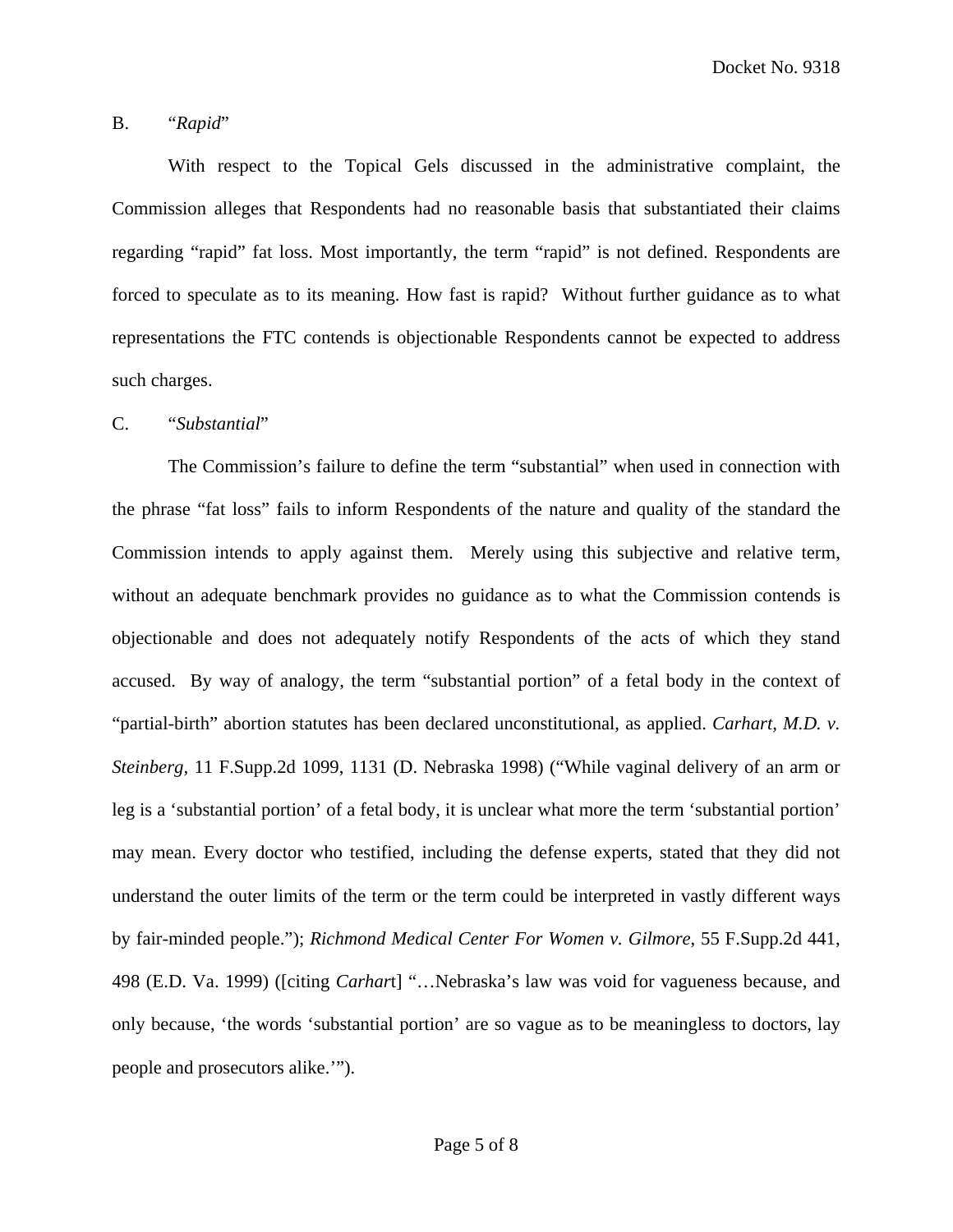Docket No. 9318

#### D. "*Clinical Testing*"

The term "clinical testing: appears in Complaint paragraphs 24, 26, 32 & 41.

In paragraph 24 the Commission states that "...published, clinical testing does not prove that Cutting Gel causes rapid and visibly obvious fat loss in areas of the body to which it is applied." With respect to the allegation, which clinical testing shows the claims are not supported? Respondents do not understand which "clinical tests" allegedly do not prove the advertised claims.

In paragraph 26 the Commission states, "…published, clinical testing does not prove that Tummy Flattening Gel causes rapid and visibly obvious fat loss in areas of the body to which it is applied." With respect to the allegation, which clinical testing shows the claims are not supported? Respondents do not understand which "clinical tests" allegedly do *not* prove the advertised claims.

In paragraph 32 (A) the Commission states that "clinical testing does not prove that Leptoprin causes weight loss of more than 20 pounds, including as much as 50, 60, or 147 pounds, in significantly overweight users." With respect to the allegation, which clinical testing shows the claims are not supported? Respondents do not understand which "clinical tests" allegedly do *not* prove the advertised claims.

In paragraph 32 (B) the Commission states that "clinical testing does not prove that Leptoprin causes loss of substantial, excess fat in significantly overweight users." With respect to the allegation, which clinical testing shows the claims are not supported? Respondents do not understand which "clinical tests" allegedly do *not* prove the advertised claims.

In paragraph 41, the Commission states that "clinical testing does not prove that PediaLean causes substantial weight loss in overweight or obese children." With respect to the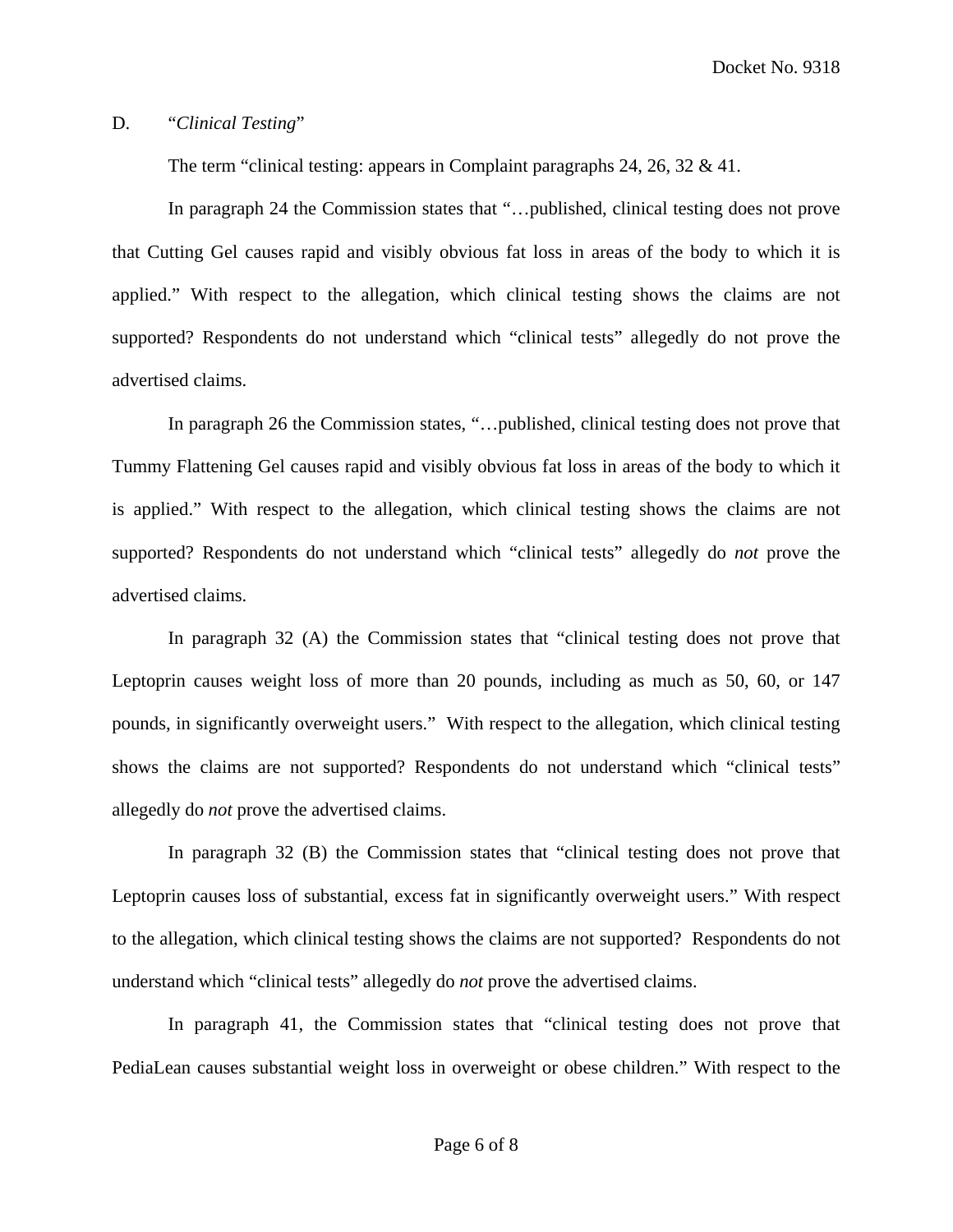allegation, which clinical testing shows the claims are not supported? Respondents do not understand which "clinical tests" allegedly do *not* prove the advertised claims.

#### E. "*Visibly Obvious*"

With respect to the topical gel products, the Commission alleges violations based on the words "visibly obvious." The complaint does not provide notice as to how the Commission defines and applies that term in the context of Respondents' marketing materials (*e.g.*, "visibly obvious" to who?). It simply is not possible to discern from whose perspective the Commission expects Respondents to defend the claim. As such, Respondents are incapable of formulating an appropriate and complete response let alone to understand, the specific claims against them in relation to this term.

### F. "*Causes*"

Superficially, the term "causes" may appear not to require further definition. However, in the context of the complaint the term fails to inform Respondents of the nature of the allegations they must defend. It fails to identify whether "cause" refers to contributory or exclusive cause. As a result of that ambiguity Respondents are forced to guess which definition of "cause" the Commission has based its allegations on in the Complaint. Respondents accordingly do not know which definition they are alleged to have violated.

H. "*Unfair*"

Paragraph 44 of the complaint asserts: ""The acts and practices of respondents as alleged in this complaint constitute *unfair or* deceptive acts or practices, and the making of false advertisements…." The complaint does not otherwise define the term "unfair" or what acts or practices allegedly were "unfair," and if so, what made them so. Respondents do not know what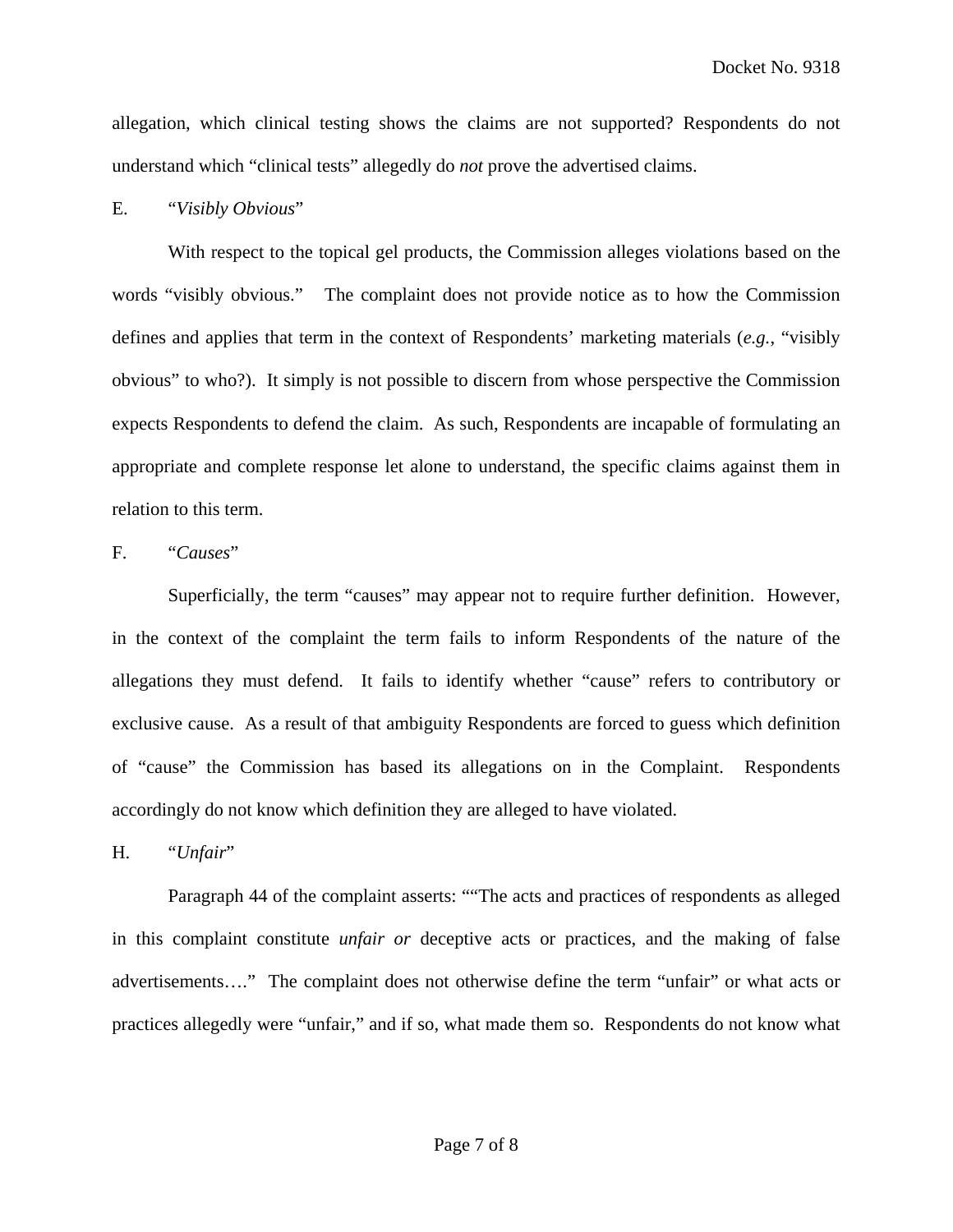they should respond to as being allegedly unfair and as such cannot defend against such an amorphous allegation.

# **IV. CONCLUSION**

 Based on the foregoing, Respondents request the Administrative Law Judge to require Commission staff to provide a more definite statement to supplement the administrative complaint. Specifically, Respondents request that the Motion for a More Definite Statement be granted to better define and/or clarify the usage of the above referenced words as those terms are used in the complaint.

Respectfully submitted,

# **Attorney for Respondents**

Dated: June 28, 2004 By:

 Stephen E. Nagin Nagin, Gallop & Figueredo, P.A. 3225 Aviation Avenue Miami, Florida 33133-4741 Telephone: (305) 854-5353 Facsimile: (305) 854-5351